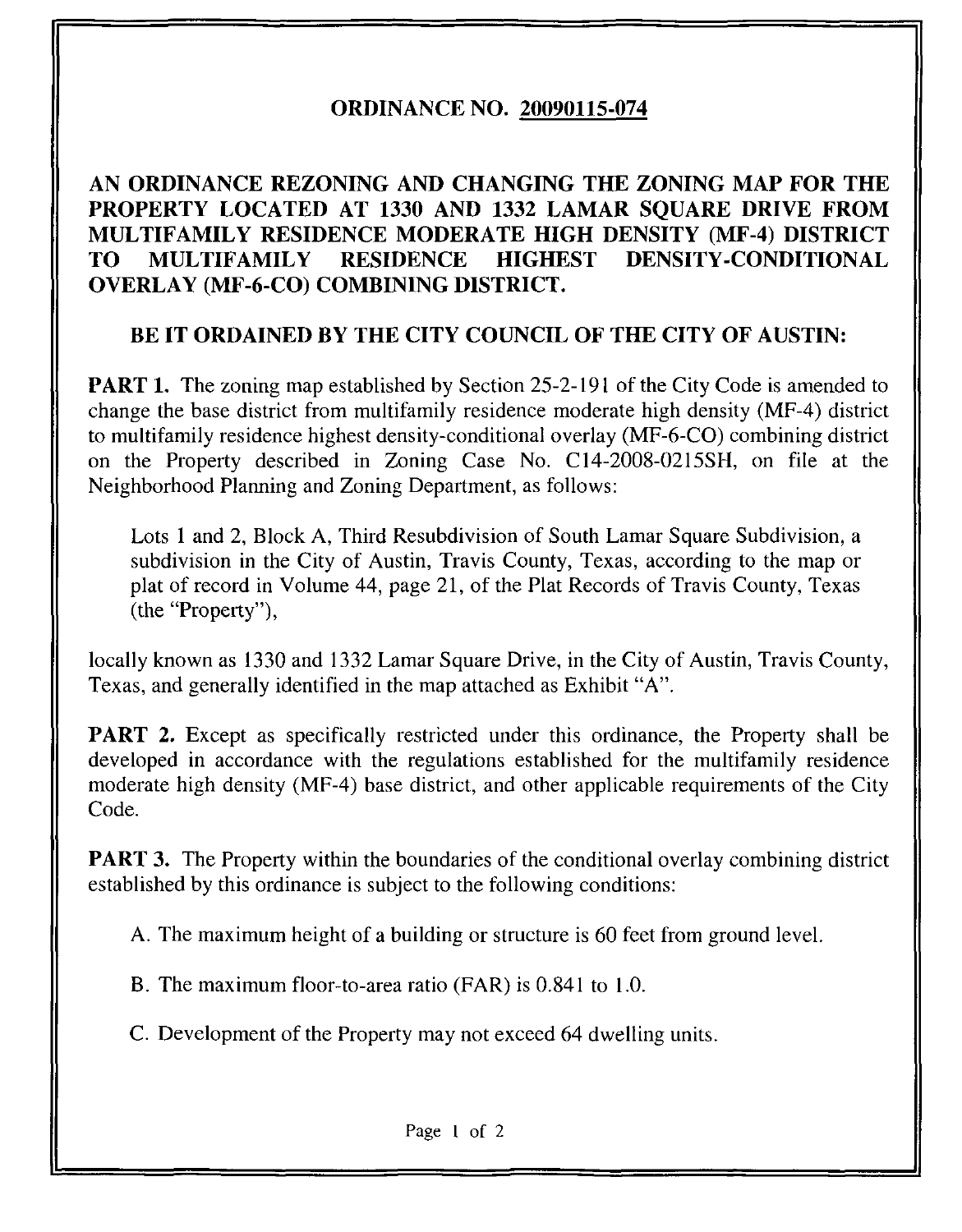PART 4. This ordinance takes effect on January 26, 2009. PASSED AND APPROVED  $\frac{8}{8}$ WinW January 15 , 2009 Will Wynh Mayor APPROVED: ATTEST: David Allan Smith Shirley  $\AA$ . Gentry City Attorney City Clerk Page 2 of 2